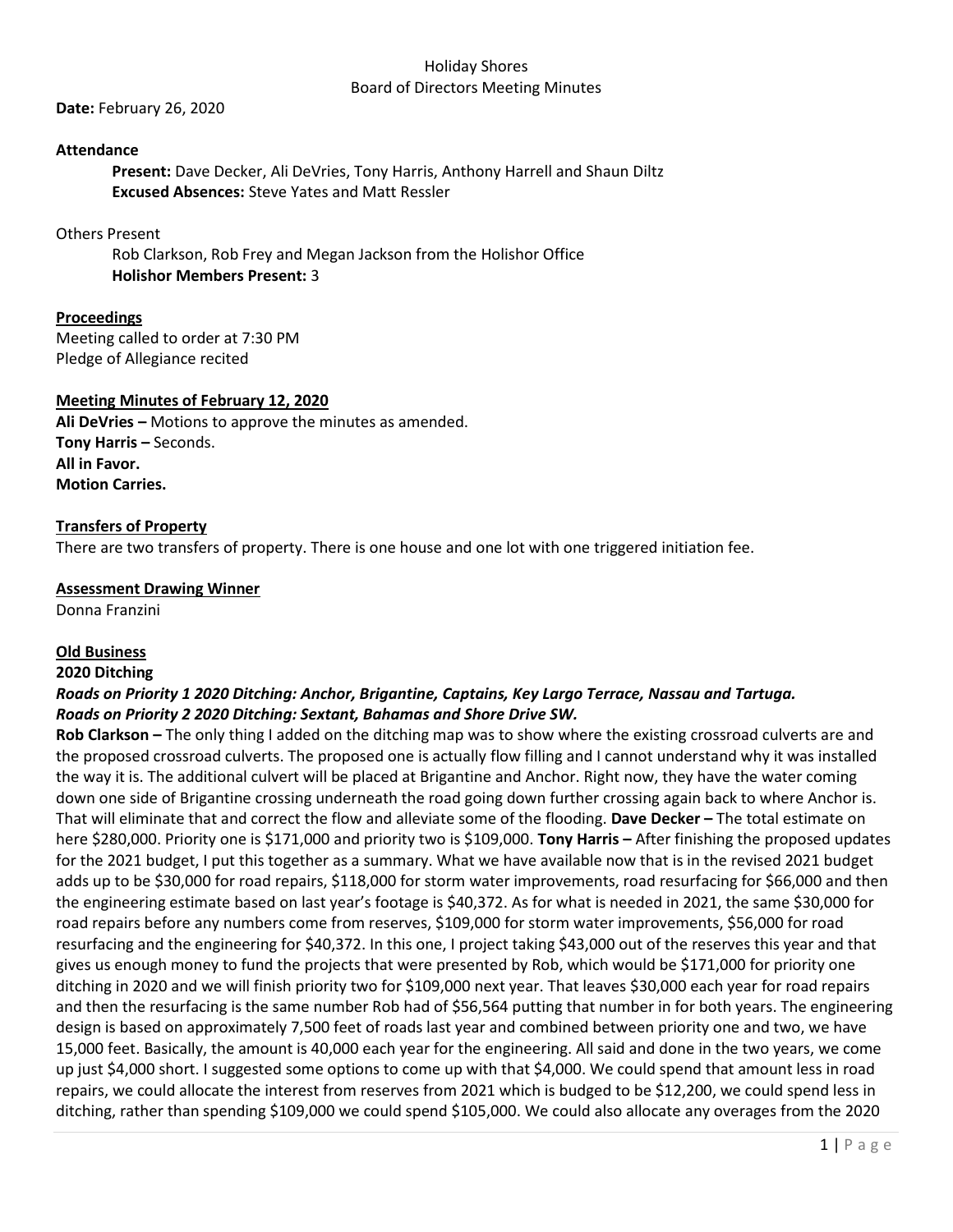# Holiday Shores

# Board of Directors Meeting Minutes

budget. My thoughts for this is to approve priority one projects for this year with the road resurfacing that Rob has proposed, see how this year goes budgeting for the priority two projects and road resurfacing for next year. If we fall short, then we finish it in 2020. **Ali DeVries –** I like that idea. **Tony Harris –** That is my proposal based upon the math. **Ali DeVries –** Rob, how do you feel about that idea? **Rob Clarkson –** Sounds good to me. **Shaun Diltz –** I'm still catching up a little bit. The priority one, that is just ditching. Are we doing any road resurfacing from the budget? **Rob Clarkson –** It is completely separate from this. We approved the road plan at the last meeting. **Dave Decker –** The biggest piece of this means we haven't planned within our current budget is pulling almost \$43,000 out of the road reserves for this effort. Correct? **Tony Harris –** Correct. **Dave Decker –** We have been putting the money in there for opportunities like this. **Tony Harris –** In our packet, we have the reserve schedule to show we have that money in there in the road reserves. We could obviously move some of priority one to next year if we wanted to and pull the money out of reserves next year versus this year. I picked that number based on the numbers Rob presented. It doesn't matter a whole lot which year we do them as long as there is a good stopping point on the roads themselves of where to start and stop. Another thing is that Rob mentioned that these are priorities and it needs to be done whether it gets done in one year, two years or three year. Unless something changes, these are still the top priorities. Even if we do not do some of these until 2022 instead of 2021, it is the same order and it wouldn't change. If we find out that something happens this year or an unexpected expense comes up, we just move some of this work until the following year. **Dave Decker –** Just to add to that, you have heard that the Board is relatively flexible. So, when you start talking to the engineers about doing the work and looking at the estimates. If you see benefits of combining that engineering work, we could consider doing that. We have the money in the reserves to do it.

**Ali DeVries –** Motions to approve the priority one ditching and assess priority two for next year.

**Shaun Diltz –** Seconds.

**All in Favor. Motion Carries.**

# **Shoreline Erosion Prevention**

**Dave Decker –** In our packet we have the markup version. We have really been focused on the concerns of making sure the date structure is correct. **Tony Harris –** In that first paragraph under erosion control structures, shouldn't that really be 'prior to January 1, 2026'? I thought we needed both dates of 2021 and 2026. **Shaun Diltz –** For each lake? **Tony Harris –** Yes. Don't we need to label 2021 for Holiday Lake and 2026 for Su Twan Lake? **Rob Clarkson –** I thought the discussion from the last meeting was what we are adding on the main lake, the back coves and everything were not touched the same as Su Twan. You do have that statement under deposits. **Tony Harris –** The way it reads now is 'any structure that exists prior to then may not be deemed unapproved as to design or materials, only deemed and improperly maintained'. **Anthony Harrell –** The main lake should say 2021. **Tony Harris –** I think it should say existing structures that are there now on the main lake. **Anthony Harrell –** Correct. **Dave Decker –** Let's just take a half step back and talk about what we wanted. Then we will focus on the verbiage. All of the structures that currently fall under this rule on the Holiday Shores lake would stay but all of the ones in the areas the ones that are not currently covered would take effect January 1, 2026. That is our theory, right? **Tony Harris –** Yes. **Dave Decker –** I don't think there is any way you can just change this one date, and have it meet that one criteria. **Anthony Harrell –** All the areas that did not require seawalls in the past were erosion control should be 2026. **Dave Decker –** If you left the first paragraph as it was and you created a second paragraph that is what is here, is that really what we want? I know that is not the way to write or present it. **Tony Harris –** That is basically what we are saying but I think we could combine the language. That is the idea to have everything that is on the lake now by 2021 and the new areas that were causing to fall under this by-law to be effective January 1, 2026. **Ali DeVries –** Could it just be solved with a statement before the erosion control structure apply to Holiday Shores Lake as of January 1, 2021 and Su Twan Lake as of January 1, 2026? **Dave Decker –** No, because some of the areas on Holiday Shores Lake fall under the old rule and some areas do not. We want to have those incorporate in and give them until 2026. They are being given that same time frame because that allows them to get up to speed as we are with Su Twan. Also, coves today have to have seawalls, many of them. **Ali DeVries –** I'm not stuck on the verbiage I used but that was theory I was going for. **Tony Harris –** I think the language we have under Deposits is fine but, I think that last sentence under that paragraph is what we should use. We just have to move it up on the document.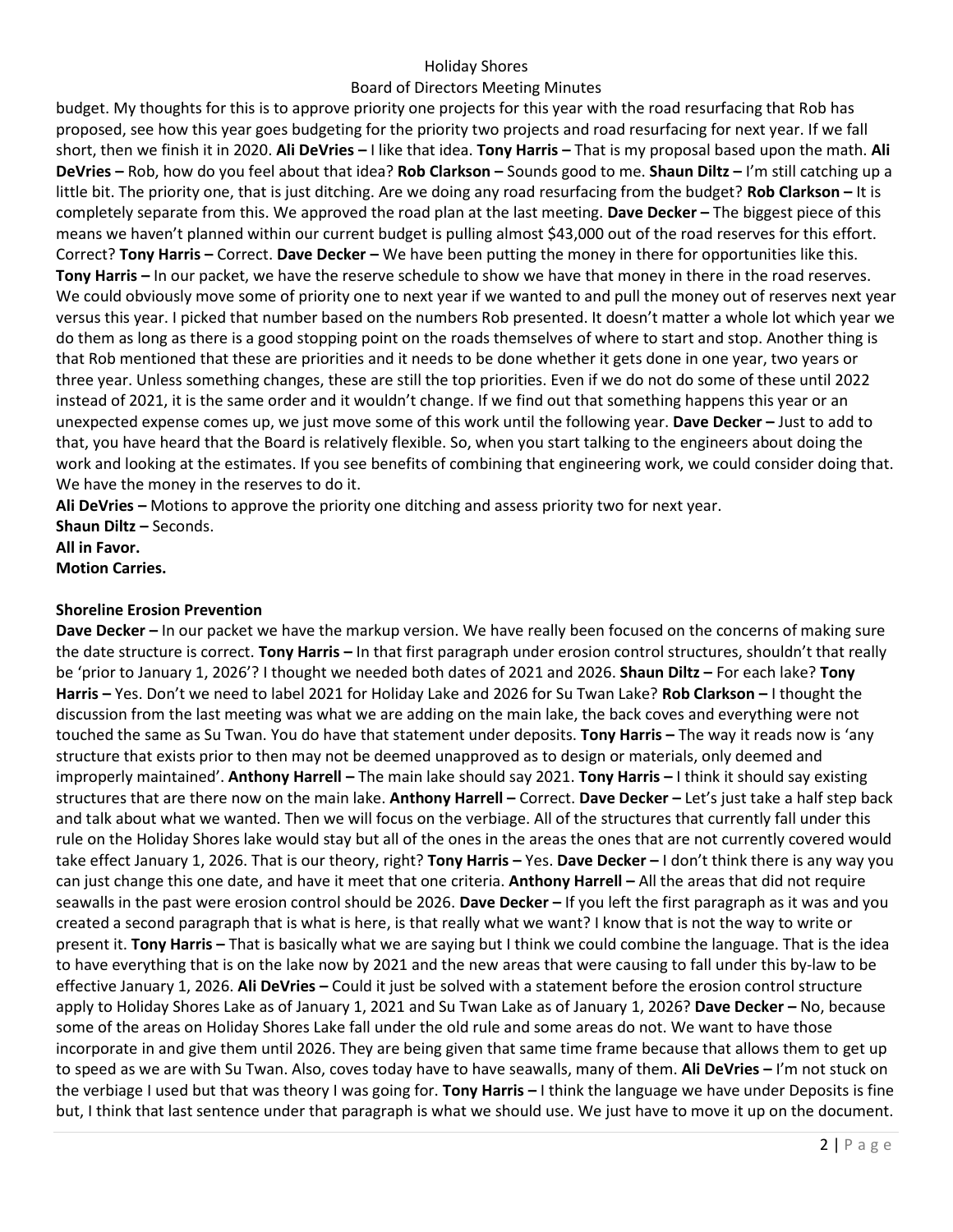### Holiday Shores

#### Board of Directors Meeting Minutes

**Jerry Theodore, 1346 –** Should you change the term 'coves' to 'lots'? Would that be better because it is not the entire cove that was exempted, it was only certain lots. **Dave Decker –** It helps with a piece of it, but yes. **Shaun Diltz –** I guess I do not know the history. Do we have lots in coves that are completely exempt from having any erosion structure? **Dave Decker –** If you look under Variances, if a property is in a cove area and is not affected by wave action. Today, it isn't required to have erosion control. That is on the main lake because some of the coves way in the back were not required to have anything. Up to this point on what the Board has said, we want to require those on Su Twan to have seawalls and have protection. We also want to have those folks on the main lake to be required to have that protection, but we do not want to force them to have it in six months. We want to give them that leeway until 2026. **Shaun Diltz –** Do we have a list of the lots that do not fall under this list? What would be the verbiage on that? It basically says everyone has until 2026. Who do we not want to have until 2026? **Dave Decker –** Those that are currently not exempt. What if we were to just leave the first paragraph the way that it is and add a sentence on the end that says, 'all lots on both lakes will fall under this requirement effective January 1, 2026'. **Ali DeVries –** I'm running out of things to say but I feel like that will solve a lot of this. 'Waterfront properties on Holiday Shores lake, except those that are exempt will take effect on January 1, 2021 and Su Twan Lake previously exempt lots will take effect January 1, 2026. **Anthony Harrell –** Perfect. **Shaun Diltz –** Do we have a map of those who are exempt? **Rob Clarkson –** No. **Shaun Diltz –** I'm assuming that we currently have people fined for unkept seawall? **Tony Harris –** You wouldn't start fining the ones on coves or on Su Twan until 2026. **Shaun Diltz –** We should be fining them already. **Dave Decker –** If we have people who are not in compliance, then yes, we should already be fining them. **Tony Harris –** Su Twan is already exempted. **Shaun Diltz –** I'm talking about the ones fall under this requirement currently. **Jerry Theodore, 1346 –** What is normally done is the Lake Committee rides along the shoreline and identify the areas that we think need some sort of erosion structure. We then follow up with Rob and he sends them letters. **Shaun Diltz –** Right now, I was just curious if we are fining people. I've seen a handful of lots that this will affect. **Robert Rhea, 48 –** I don't know whether I need erosion control or not. I think maybe there is a lot of other people out here that also do not know either. I was thinking maybe some sort of map with highlights would fix a lot of issues. I figure I would because have wave action on both sides of my property but that's an assumption. **Dave Decker –** Do you have erosion control now? **Robert Rhea, 48 –** Yes, I do. **Dave Decker –** Then you're required to have it. **Robert Rhea, 48 –** I understand. It doesn't sound like this specifies who is supposed to have it or not. **Dave Decker –** Today, the rule states that if a property is in a cove area not affected by wave action. If you're at the back of a cove and you do not have any wave action, then there is not a requirement to have it. The goal moving forward is to have it there also unless there is some extreme condition. **Robert Rhea, 48 –** I understand. I just feel that a map or a list of lot numbers would help clarify this. **Dave Decker –** When you get to this point, there is no need for a map. Everyone will be required to have erosion structure. If you disagree or think that you do not need some sort of erosion structure. You would have to come to the Board for a variance. **Robert Rhea, 48 –** I guess the Association does not know how many individuals are in violation of this. **Dave Decker –** That is why the Lake Committee goes out for inspection. Most of what they are going to identify is if they already have structure that are not doing what they are not doing what they're supposed to. You're right, it's very subjective and that's part of the problem. There are people that believe they have an exemption when they really don't. I think it is written in some by-law somewhere that their lot number does not have to have it. That is the goal of this is to get passed that. Otherwise, we would be talking for months trying to determine which property needs a variance or not as opposed to solving a problem that we don't know exists yet. **Robert Rhea, 48 –** If you define that now, there will not be any questions. **Dave Decker –** Then we would be spending months trying to solve a problem that may not even be an issue. As I said, we will let the Lake Committee perform their inspections and then move forward. **Jerry Theodore, 1346 –** I don't think that list is still around, I have no idea. This was done in 1987. At one time there were lot numbers that were exempt. I don't believe that still exists, but I can tell you that most of them were way back at the end of coves. **Dave Decker –** Was it a Board vote that those were exempted in 1987? **Jerry Theodore, 1346 –** Yes. That is why I'm saying there is no list. I just remember seeing a list many years ago. If this passes, the issue of determining whether they are exempt or not goes away. Unless, they come to the Board for a variance. **Tony Harris –** Every lot will be required to have erosion control if this is passed.

*Conversation on verbiage ensues.*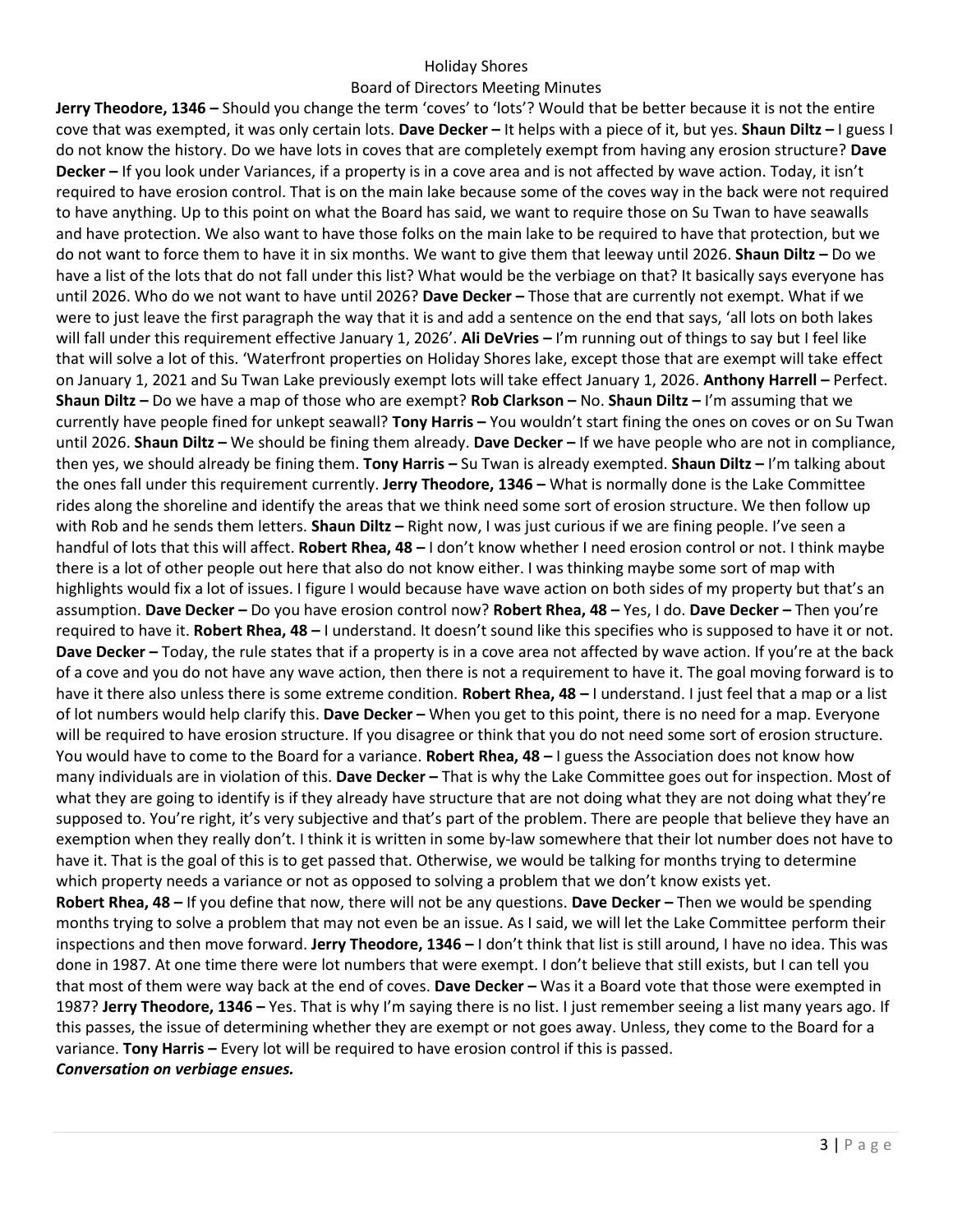# Holiday Shores Board of Directors Meeting Minutes

#### **New Business**

## **2021 Proposed Budget**

**Dave Decker –** Tony, what are the significant changes between 2021 and 2020? **Tony Harris –** On the revenue side, the main change there is the restaurant. Out of both the expense and revenue, we removed items that were from 2020 for draw down year. Then you will see that we have a 3% increase on most of the items in the budget. The roads are a big item, but we have already talked about that. The labor components reflect the increases in the minimum wage in 2021. **Shaun Diltz –** On the restocking of the lake, the number has been \$6,500 for the last twelve or thirteen years. Tony, you had just mentioned that everything has a 3% increase of inflation and that is a line item that has not increased. The price of fish is up to 250% since then. **Tony Harris –** What we talked about a few meetings ago that we would look at the end of 2020, if we had carryover, we would mark that to go toward increasing fish stocking. **Shaun Diltz –** There is a lot of volunteer work from the Tiki Bar Bass Club that they put a lot of their own stuff in the lake. The fact that line item does not get any inflation increase when the price of fish has increased. I would definitely call attention to it because I think the club has made big improvements after meeting with IDNR this year. For them to focus in on the number of fish we are stocking is the number of fish for a fifty-acre lake rather than a five-hundred-acre lake. For him to tell us that has the club excited to raise more money to supplement more fish. I think the community would like to see a 3% inflation increase. **Ali DeVries –** I'm assuming this will be in the Annual Meeting packets. **Dave Decker –** Yes. This will go to the membership for their vote to be approved.

**Ali DeVries –** Motions to approve the 2021 Proposed Budget as submitted.

**Anthony Harrell –** Seconds. **All in Favor.**

**Motion Carries.**

## **Reserve Schedules**

**Tony Harris –** What we have here is the reserve schedule for both 2020 and a copy of what 2021 would look like. All I did was take the 2020 schedule, add the membership approved contributions and remove what we have tentively approved to come out of the reserves for 2020 adding the budgeted amounts for interest to get a year-end number, roll that into 2021 to see what would be required so we could come up with a number for 2021. That is the methodology that was done, to come up with what we would need which is \$57,538 to fully fund all the items in the budget. **Dave Decker –** That seems really low. **Tony Harris –** We have a number of items that are fully funded. Some of the items we haven't spent have been fully funded. We are attentively using this in ten years to replenish that. The difference that we have seen traditionally for funding is a lot of the vehicles that have already been funded so there is nothing to currently fund. **Shaun Diltz –** I was just thinking, if those things get postponed and the prices increase as they get postponed, do we just look at this every year to make sure? **Tony Harris –** It's usually every two years, but yes. We try to update the cost and the life of these things. **Shaun Diltz –** You wouldn't want to just all of a sudden take out a ton. **Tony Harris –** Correct. **Shaun Diltz –** It seems that everything is staggered really well. **Tony Harris –** This is all informational so we can see where we are at and where these numbers came from.

# **Open Floor**

**Robert Rhea, 48 –** I'm just curious if anything has moved on the restaurant? **Dave Decker –** We have had a couple people show interest, but we don't have anything serious in place yet. **Robert Rhea, 48 –** What have been the main obstacles that have made people not stay? **Dave Decker –** Between the last two operators, has been the way they operated. If you're going to come in here and serve this community, you have to have to provide a quality product with quality service. You need to have a credit card machine, that will get you your business. The last two vendors did not do that. The challenge from the folks coming in is primarily focused on the concern of people not having that business to keep them busy and make a profit. **Robert Rhea, 48 –** What does it cost us to have them here? **Dave Decker –** It does not cost anything? We do not pay them to be here. **Robert Rhea, 48 –** I understand that. I think most of the membership would like there to be a restaurant. Obviously, there is a lot of issues to support a vendor and make it profitable. Is there anyway to supplement that effort I guess is what I'm getting at. **Dave Decker –** The only way I know to supplement the way some membership clubs do is every member has to pay a certain amount to pay the restaurant operator. **Robert**